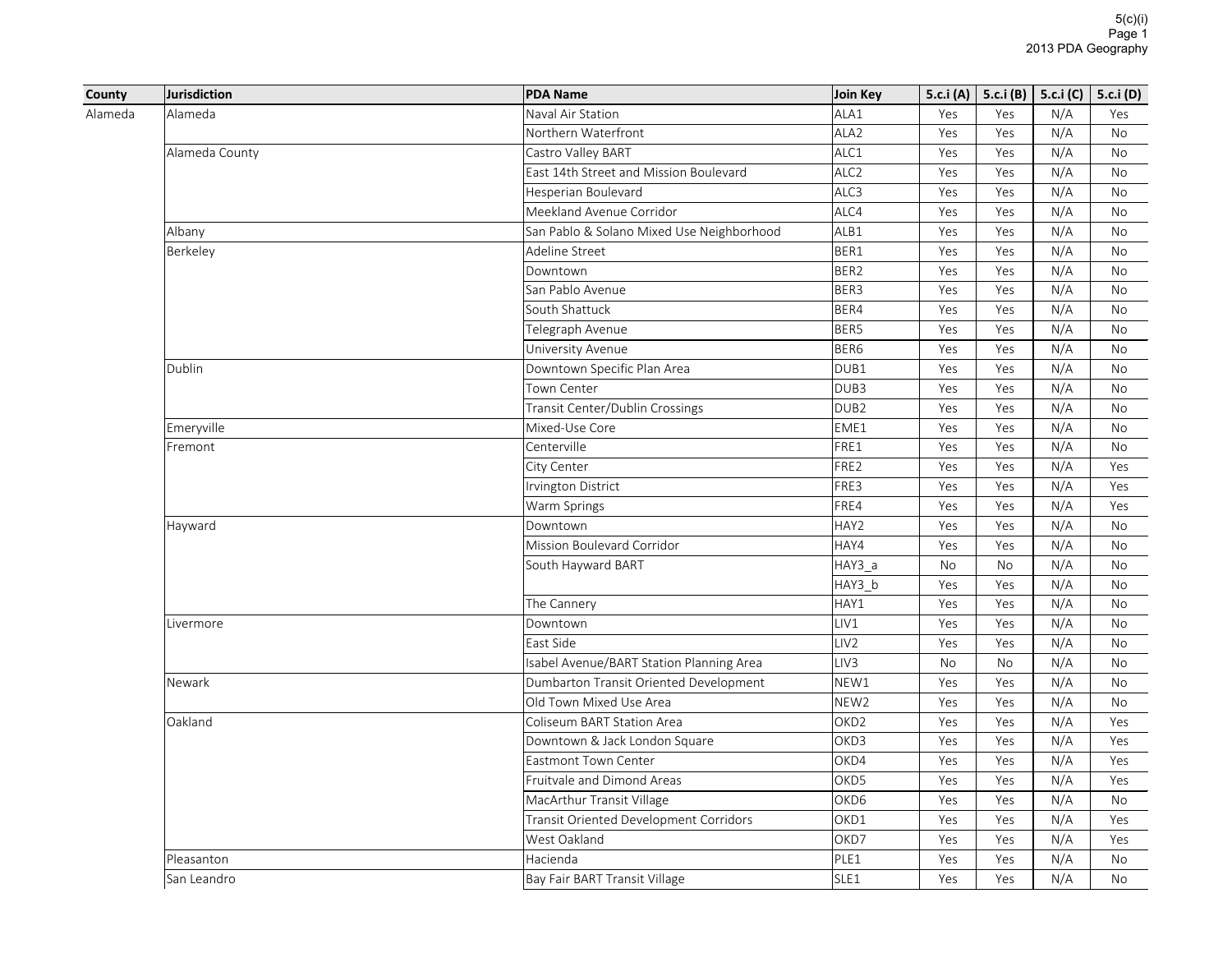| County       | <b>Jurisdiction</b>                                 | <b>PDA Name</b>                          | <b>Join Key</b>  | 5.c.i (A) | 5.c.i(B)  | 5.c.i $(C)$ | 5.c.i (D) |
|--------------|-----------------------------------------------------|------------------------------------------|------------------|-----------|-----------|-------------|-----------|
|              |                                                     | Downtown Transit Oriented Development    | SLE3             | Yes       | Yes       | N/A         | Yes       |
|              |                                                     | East 14th Street                         | SLE <sub>2</sub> | Yes       | Yes       | N/A         | Yes       |
|              | Union City                                          | <b>Intermodal Station District</b>       | UNI1             | Yes       | Yes       | N/A         | <b>No</b> |
| Contra Costa | Antioch                                             | Hillcrest eBART Station                  | ANT1             | Yes       | Yes       | N/A         | No        |
|              |                                                     | <b>Rivertown Waterfront</b>              | ANT <sub>2</sub> | Yes       | Yes       | N/A         | <b>No</b> |
|              | Concord                                             | Community Reuse Area/Los Medanos         | CON1 a           | Yes       | Yes       | N/A         | No        |
|              |                                                     |                                          | CON1 b           | No        | No        | N/A         | No        |
|              |                                                     | Downtown                                 | CON <sub>2</sub> | Yes       | Yes       | N/A         | No        |
|              | Contra Costa County                                 | Contra Costa Centre                      | CCC1             | Yes       | Yes       | N/A         | No        |
|              |                                                     | Downtown El Sobrante                     | CCC4             | No        | <b>No</b> | N/A         | <b>No</b> |
|              |                                                     | Pittsburg/Bay Point BART Station         | CCC3 a           | Yes       | Yes       | N/A         | Yes       |
|              |                                                     |                                          | $CCC3_b$         | Yes       | Yes       | N/A         | <b>No</b> |
|              | Danville                                            | Downtown                                 | DAN1             | No        | No        | N/A         | <b>No</b> |
|              | El Cerrito                                          | San Pablo Avenue Corridor                | $ELC1_a$         | Yes       | Yes       | N/A         | No        |
|              |                                                     |                                          | ELC1 b           | Yes       | Yes       | N/A         | <b>No</b> |
|              | Hercules                                            | Central Hercules                         | HER1             | No        | No        | N/A         | No        |
|              |                                                     | <b>Waterfront District</b>               | HER2             | Yes       | Yes       | N/A         | <b>No</b> |
|              | Lafayette                                           | Downtown                                 | LAF1             | Yes       | Yes       | N/A         | <b>No</b> |
|              | Martinez                                            | Downtown                                 | MAR1             | Yes       | Yes       | N/A         | <b>No</b> |
|              | Moraga                                              | Moraga Center                            | MOR1             | No        | No        | N/A         | No        |
|              | Oakley                                              | Downtown                                 | OAK <sub>2</sub> | No        | No        | N/A         | No        |
|              |                                                     | <b>Employment Area</b>                   | OAK1             | No        | No        | N/A         | No        |
|              |                                                     | Potential Planning Area                  | OAK3             | No        | No        | N/A         | <b>No</b> |
|              | Orinda                                              | Downtown                                 | ORI1             | Yes       | Yes       | N/A         | <b>No</b> |
|              | Pinole                                              | Appian Way Corridor                      | PIN <sub>2</sub> | No        | <b>No</b> | N/A         | <b>No</b> |
|              |                                                     | Old Town San Pablo Avenue                | PIN1             | <b>No</b> | <b>No</b> | N/A         | <b>No</b> |
|              | Pittsburg                                           | Downtown                                 | PIT <sub>2</sub> | No        | No        | N/A         | No        |
|              |                                                     | Railroad Avenue eBART Station            | PIT1             | Yes       | Yes       | N/A         | Yes       |
|              | Pleasant Hill                                       | <b>Buskirk Avenue Corridor</b>           | PLH <sub>2</sub> | Yes       | Yes       | N/A         | <b>No</b> |
|              |                                                     | Diablo Valley College                    | PLH1             | No        | No        | N/A         | No        |
|              | Richmond                                            | Central Richmond & 23rd Street Corridor  | $RIC1_a$         | Yes       | Yes       | N/A         | <b>No</b> |
|              |                                                     |                                          | RIC1 b           | Yes       | Yes       | N/A         | No        |
|              |                                                     | South Richmond                           | RIC <sub>2</sub> | Yes       | Yes       | N/A         | <b>No</b> |
|              | Richmond & Contra Costa County                      | North Richmond                           | CCC <sub>2</sub> | No        | No        | N/A         | <b>No</b> |
|              | San Pablo                                           | San Pablo Avenue & 23rd Street Corridors | SPA1             | Yes       | Yes       | N/A         | No        |
|              | San Ramon                                           | City Center                              | SAR1             | No        | No        | N/A         | <b>No</b> |
|              |                                                     | North Camino Ramon                       | SAR <sub>2</sub> | No        | No        | N/A         | <b>No</b> |
|              | Walnut Creek                                        | West Downtown                            | WAL1             | Yes       | Yes       | N/A         | No        |
|              | West Contra Costa Transportation Advisory Committee | San Pablo Avenue Corridor                | WCC1 a           | No        | No        | N/A         | No        |
|              |                                                     |                                          | $WCC1_c$         | Yes       | Yes       | N/A         | <b>No</b> |
|              |                                                     |                                          |                  |           |           |             |           |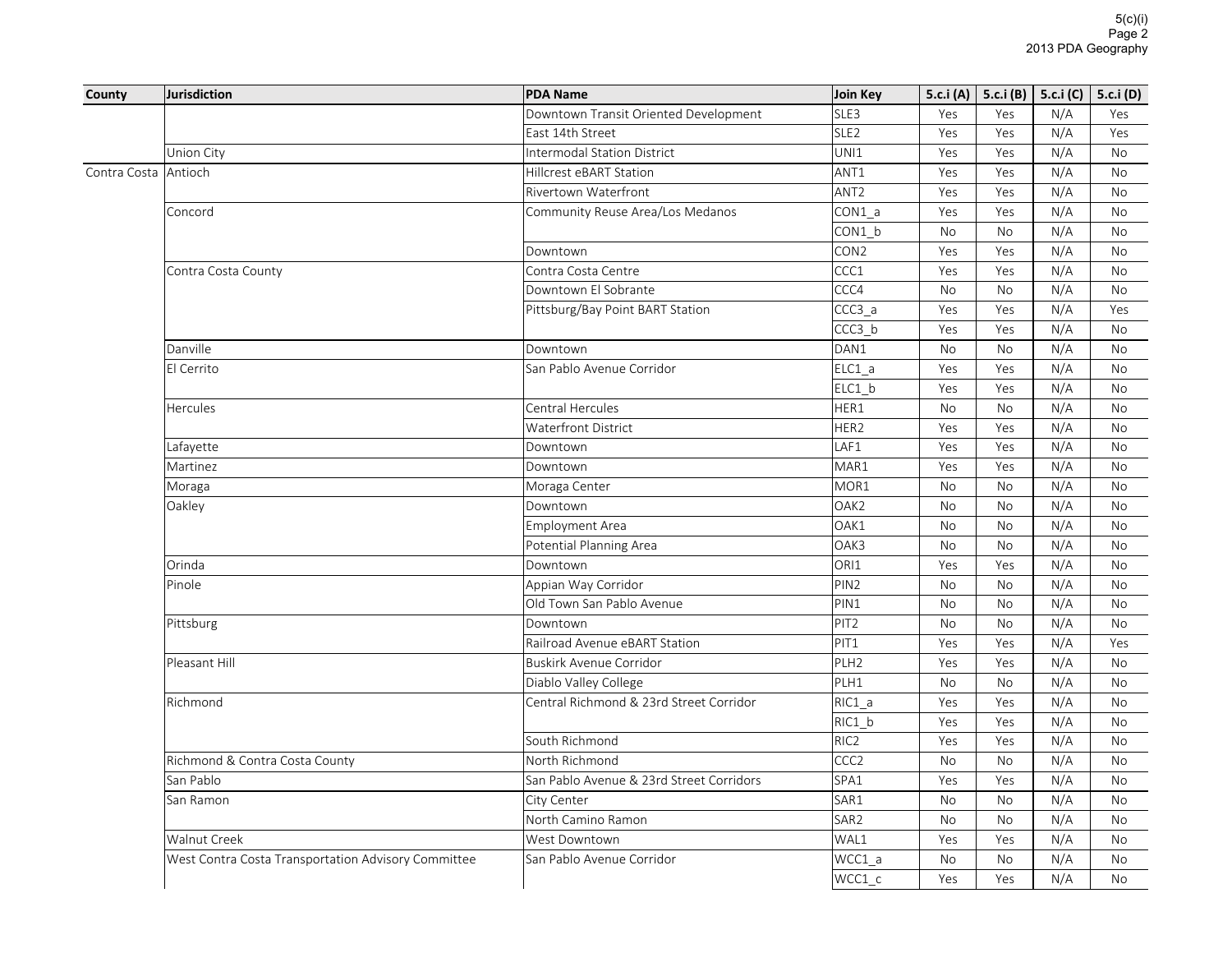| County    | Jurisdiction                                               | <b>PDA Name</b>                                  | Join Key         |           | 5.c.i (A)   5.c.i (B)   5.c.i (C) |     | 5.c.i (D) |
|-----------|------------------------------------------------------------|--------------------------------------------------|------------------|-----------|-----------------------------------|-----|-----------|
|           |                                                            |                                                  | WCC1 g           | No        | No                                | N/A | No        |
| Marin     | Marin County                                               | Urbanized 101 Corridor                           | MCO1             | Yes       | Yes                               | N/A | <b>No</b> |
|           | San Rafael                                                 | Civic Center/North Rafael Town Center            | SRA2             | Yes       | Yes                               | N/A | Yes       |
|           |                                                            | Downtown                                         | SRA1             | Yes       | Yes                               | N/A | Yes       |
| Napa      | American Canyon                                            | Highway 29 Corridor                              | ACA1             | No        | No                                | N/A | No        |
|           | Napa                                                       | Downtown Napa                                    | NAP1             | No        | No                                | N/A | No        |
|           |                                                            | Soscol Gateway Corridor                          | NAP <sub>2</sub> | <b>No</b> | No                                | N/A | <b>No</b> |
|           | San Francisco San Francisco                                | 19th Avenue                                      | SFO10            | Yes       | Yes                               | N/A | Yes       |
|           |                                                            | <b>Balboa Park</b>                               | SFO <sub>2</sub> | Yes       | Yes                               | N/A | Yes       |
|           |                                                            | Bayview/Hunters Point Shipyard/Candlestick Point | SFO <sub>1</sub> | Yes       | Yes                               | N/A | Yes       |
|           |                                                            | Downtown-Van Ness-Geary                          | SFO <sub>3</sub> | Yes       | Yes                               | N/A | Yes       |
|           |                                                            | Eastern Neighborhoods                            | SFO4             | Yes       | Yes                               | N/A | Yes       |
|           |                                                            | Market & Octavia                                 | SFO11            | Yes       | Yes                               | N/A | Yes       |
|           |                                                            | <b>Mission Bay</b>                               | SFO <sub>5</sub> | Yes       | Yes                               | N/A | Yes       |
|           |                                                            | Mission-San Jose Corridor                        | SFO12            | Yes       | Yes                               | N/A | Yes       |
|           |                                                            | Port of San Francisco                            | SFO <sub>6</sub> | Yes       | Yes                               | N/A | Yes       |
|           |                                                            | Transbay Terminal                                | SFO7             | Yes       | Yes                               | N/A | Yes       |
|           |                                                            | Treasure Island                                  | SFO <sub>8</sub> | Yes       | Yes                               | N/A | No        |
|           | San Francisco & Brisbane                                   | San Francisco/San Mateo Bi-County Area           | SFO9 b           | Yes       | Yes                               | N/A | Yes       |
| San Mateo | Belmont                                                    | Villages of Belmont                              | BEL1             | Yes       | Yes                               | N/A | Yes       |
|           | Burlingame                                                 | Burlingame El Camino Real                        | <b>BUR1</b>      | Yes       | Yes                               | N/A | Yes       |
|           | City/County Association of Governments of San Mateo County | El Camino Real                                   | $CCG1_a$         | Yes       | Yes                               | N/A | <b>No</b> |
|           |                                                            |                                                  | $CCG1$ b         | Yes       | Yes                               | N/A | Yes       |
|           |                                                            |                                                  | $CCG1_c$         | Yes       | Yes                               | N/A | Yes       |
|           |                                                            |                                                  | CCG1 d           | Yes       | Yes                               | N/A | <b>No</b> |
|           |                                                            |                                                  | $CCG1_e$         | Yes       | Yes                               | N/A | Yes       |
|           |                                                            |                                                  | $CCG1_f$         | Yes       | Yes                               | N/A | Yes       |
|           |                                                            |                                                  | $CCG1_h$         | Yes       | Yes                               | N/A | Yes       |
|           |                                                            |                                                  | CCG1 i           | Yes       | Yes                               | N/A | Yes       |
|           |                                                            |                                                  | $CCG1$ j         | Yes       | Yes                               | N/A | Yes       |
|           |                                                            |                                                  | $CCG1_k$         | Yes       | Yes                               | N/A | Yes       |
|           |                                                            |                                                  | CCG1             | Yes       | Yes                               | N/A | Yes       |
|           |                                                            |                                                  | $CCG1$ _m        | Yes       | Yes                               | N/A | Yes       |
|           | Daly City                                                  | Bayshore                                         | DAL1             | Yes       | Yes                               | N/A | Yes       |
|           |                                                            | Mission Boulevard                                | DAL <sub>2</sub> | Yes       | Yes                               | N/A | Yes       |
|           | East Palo Alto                                             | Ravenswood                                       | EPA1             | Yes       | Yes                               | N/A | No        |
|           | Menlo Park                                                 | El Camino Real Corridor and Downtown             | MEN1             | Yes       | Yes                               | N/A | Yes       |
|           | Millbrae                                                   | <b>Transit Station Area</b>                      | MIL1             | Yes       | Yes                               | N/A | Yes       |
|           | Redwood City                                               | Broadway/Veterans Boulevard Corridor             | RWC2             | Yes       | Yes                               | N/A | <b>No</b> |
|           |                                                            | Downtown                                         | RWC1             | Yes       | Yes                               | N/A | Yes       |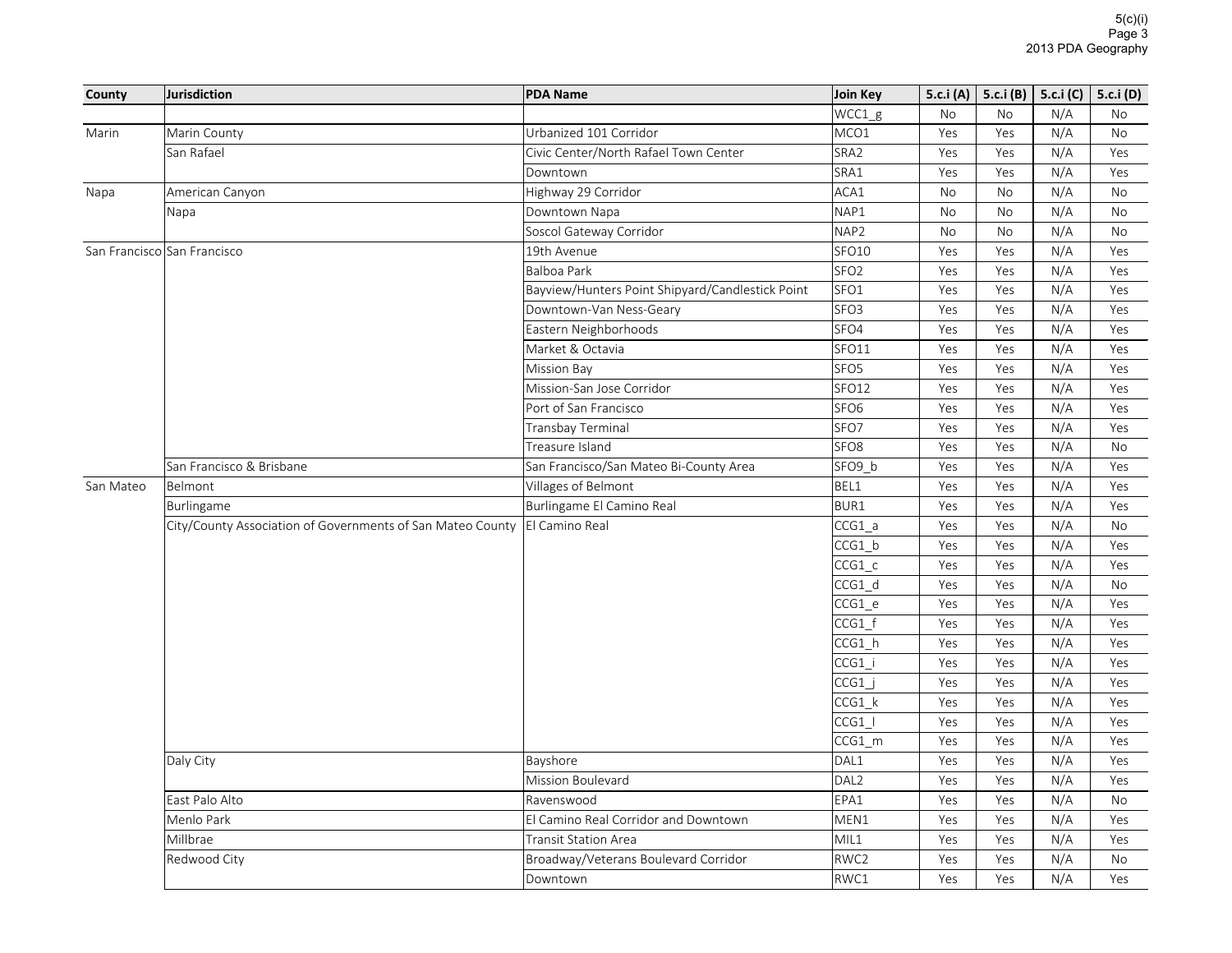| County      | Jurisdiction                                | <b>PDA Name</b>                                    | Join Key         |     | 5.c.i (A)   5.c.i (B)   5.c.i (C) |     | 5.c.i (D) |
|-------------|---------------------------------------------|----------------------------------------------------|------------------|-----|-----------------------------------|-----|-----------|
|             | San Bruno                                   | <b>Transit Corridors</b>                           | SBR1             | Yes | Yes                               | N/A | Yes       |
|             | San Carlos                                  | Railroad Corridor                                  | SCA1 CCG1 h      | Yes | Yes                               | N/A | Yes       |
|             | San Francisco & Brisbane                    | San Francisco/San Mateo Bi-County Area             | SFO9_a           | Yes | Yes                               | N/A | Yes       |
|             | San Mateo                                   | Downtown                                           | SMA1             | Yes | Yes                               | N/A | <b>No</b> |
|             |                                             | El Camino Real                                     | SMA3_CCG1_f      | Yes | Yes                               | N/A | Yes       |
|             |                                             | Rail Corridor                                      | SMA <sub>2</sub> | Yes | Yes                               | N/A | Yes       |
|             | South San Francisco                         | Downtown                                           | SSF1             | Yes | Yes                               | N/A | <b>No</b> |
| Santa Clara | Campbell                                    | Central Redevelopment Area                         | CAM1             | Yes | Yes                               | N/A | <b>No</b> |
|             | Gilroy                                      | Downtown                                           | GIL1             | Yes | Yes                               | N/A | <b>No</b> |
|             | Milpitas                                    | Transit Area                                       | MPT1             | Yes | Yes                               | N/A | Yes       |
|             | Morgan Hill                                 | Downtown                                           | MOH <sub>1</sub> | Yes | Yes                               | N/A | <b>No</b> |
|             | Mountain View                               | Downtown                                           | MVW2             | Yes | Yes                               | N/A | Yes       |
|             |                                             | El Camino Real                                     | MVW4             | Yes | Yes                               | N/A | Yes       |
|             |                                             | North Bayshore                                     | MVW6             | No  | No                                | N/A | <b>No</b> |
|             |                                             | San Antonio                                        | MVW3             | Yes | Yes                               | N/A | Yes       |
|             |                                             | Whisman Station                                    | MVW1             | Yes | Yes                               | N/A | No        |
|             | Palo Alto                                   | California Avenue                                  | PAL1             | Yes | Yes                               | N/A | Yes       |
|             | San Jose                                    | Bascom TOD Corridor                                | SJO14            | Yes | Yes                               | N/A | <b>No</b> |
|             |                                             | Bascom Urban Village                               | SJO15            | No  | <b>No</b>                         | N/A | <b>No</b> |
|             |                                             | Berryessa Station                                  | SJO5             | Yes | Yes                               | N/A | Yes       |
|             |                                             | Blossom Hill/Snell Urban Village                   | SJO17            | Yes | Yes                               | N/A | <b>No</b> |
|             |                                             | Camden Urban Village                               | SJO16            | No  | No                                | N/A | No        |
|             |                                             | Capitol Corridor Urban Villages                    | SJO18            | Yes | Yes                               | N/A | <b>No</b> |
|             |                                             | Capitol/Tully/King Urban Villages                  | SJO11            | Yes | Yes                               | N/A | No        |
|             |                                             | <b>Communications Hill</b>                         | SJO6             | Yes | Yes                               | N/A | <b>No</b> |
|             |                                             | Cottle Transit Village (Hitachi)                   | SJO <sub>2</sub> | Yes | Yes                               | N/A | No        |
|             |                                             | Downtown "Frame"                                   | SJO4             | Yes | Yes                               | N/A | Yes       |
|             |                                             | East Santa Clara/Alum Rock Corridor                | SJO8             | Yes | Yes                               | N/A | Yes       |
|             |                                             | Greater Downtown                                   | SJO1             | Yes | Yes                               | N/A | Yes       |
|             |                                             | North San Jose                                     | SJO3             | Yes | Yes                               | N/A | Yes       |
|             |                                             | Oakridge/Almaden Plaza Urban Village               | SJO10            | Yes | Yes                               | N/A | <b>No</b> |
|             |                                             | Saratoga TOD Corridor                              | SJO12            | Yes | Yes                               | N/A | No        |
|             |                                             | Stevens Creek TOD Corridor                         | SJO9             | Yes | Yes                               | N/A | Yes       |
|             |                                             | West San Carlos and Southwest Expressway Corridors | SJO7             | Yes | Yes                               | N/A | Yes       |
|             |                                             | Westgate/El Paseo Urban Village                    | SJO19            | No  | <b>No</b>                         | N/A | <b>No</b> |
|             |                                             | Winchester Boulevard TOD Corridor                  | SJO13            | No  | No                                | N/A | No        |
|             | Santa Clara                                 | El Camino Real Focus Area                          | SCL1             | Yes | Yes                               | N/A | Yes       |
|             |                                             | Santa Clara Station Focus Area                     | SCL <sub>2</sub> | Yes | Yes                               | N/A | Yes       |
|             | Santa Clara Valley Transportation Authority | City Cores, Corridors & Station Areas              | VTA1 a           | Yes | Yes                               | N/A | Yes       |
|             |                                             |                                                    | VTA1 b           | Yes | Yes                               | N/A | Yes       |